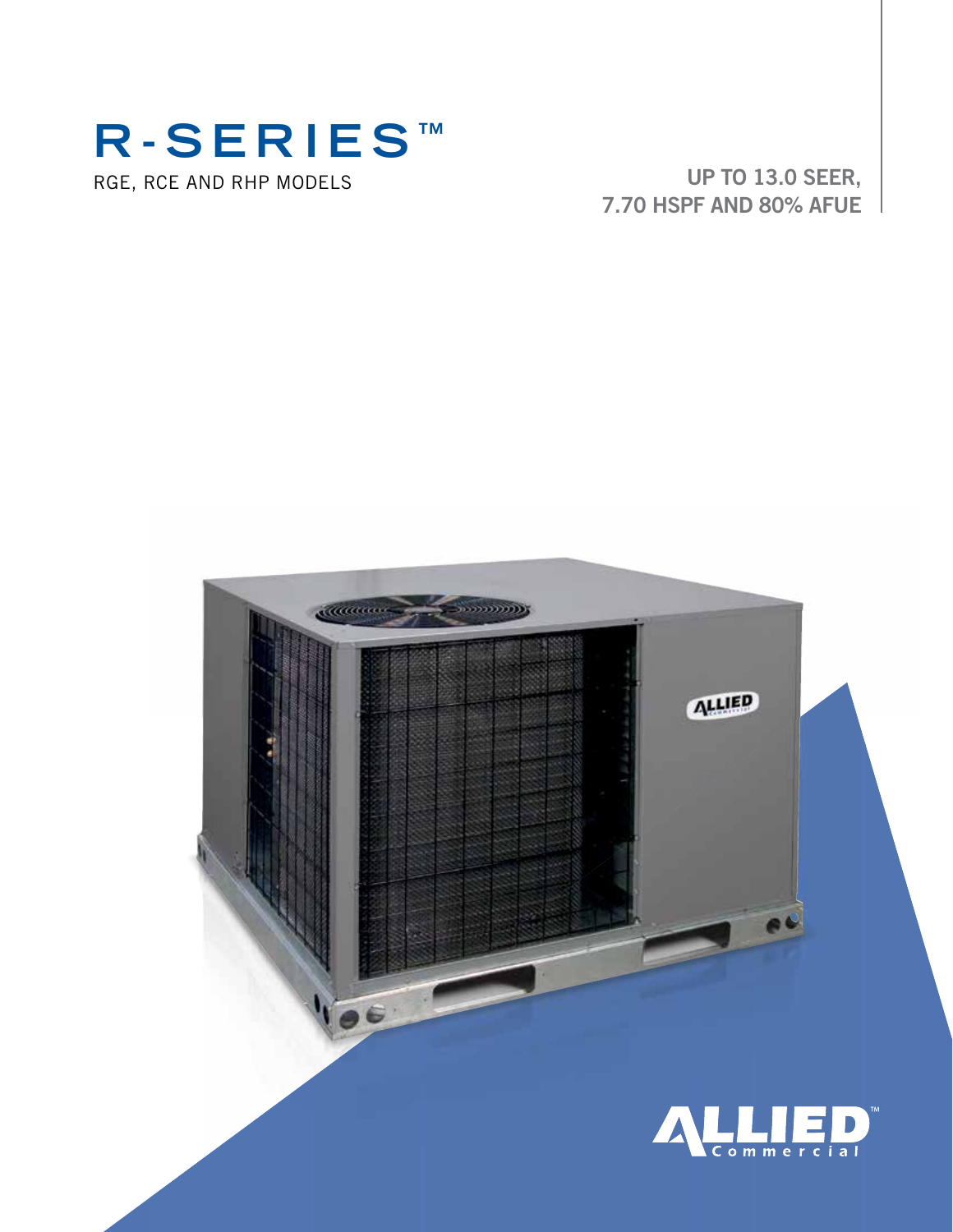## *COMPACT. EFFICIENT. RIGHT NOW.*

R-Series™ compact rooftop units are designed for efficient performance with a small form factor. Built to exacting standards, every unit uses proven materials and is thoroughly tested before leaving the factory. For installation convenience, R-Series units are designed to meet the application needs for many light commercial jobs.

#### *R-SERIES AT A GLANCE:*

Gas/electric, electric/electric or heat pump models, ranging from 3 to 5 tons

Industry-standard refrigerant and utility connection locations

Constant Torque blower motor provides up to 30% greater electrical efficiency than standard blowers

#### *EFFICIENCY RATING*

Up to 13.0 Seasonal Energy Efficiency Ratio (SEER), 7.7 Heating Seasonal Performance Factor (HSPF), and 80% Annual Fuel Utilization Efficiency (AFUE)

#### *WARRANTY*

10-YEAR LIMITED WARRANTY on aluminized heat exchanger

5-YEAR LIMITED WARRANTY on compressor

1-YEAR LIMITED WARRANTY on covered components

See warranty certificate for actual details.

#### *ONE SMALL FOOTPRINT WITH THREE DIFFERENT FUEL TYPES*

Allied Commercial R-Series units come in three different configurations based on fuel type: gas/electric (RGE13), electric/electric (RCE13) and heat pump (RHP13). All three versions share the same cabinet, so you're assured a perfect fit no matter which fuel you use.

#### *EFFICIENT MODELS FOR LONG-TERM COST SAVINGS*

Every R-Series unit is engineered for energy-efficient operation. Advanced components like the Constant Torque blower motor and electronic control system work together to give each model in the R-Series a Seasonal Energy Efficiency (SEER) of 13.00.

#### *EASY INSTALLATION, SERVICE AND MAINTENANCE*

The all-in-one design of R-Series models allows ease of service and quick installation. This design flexibility makes an R-Series unit a smart choice for emergency replacement projects, especially when space and time are concerns.

*To check availability near you, contact your local Allied Commercial distributor.*

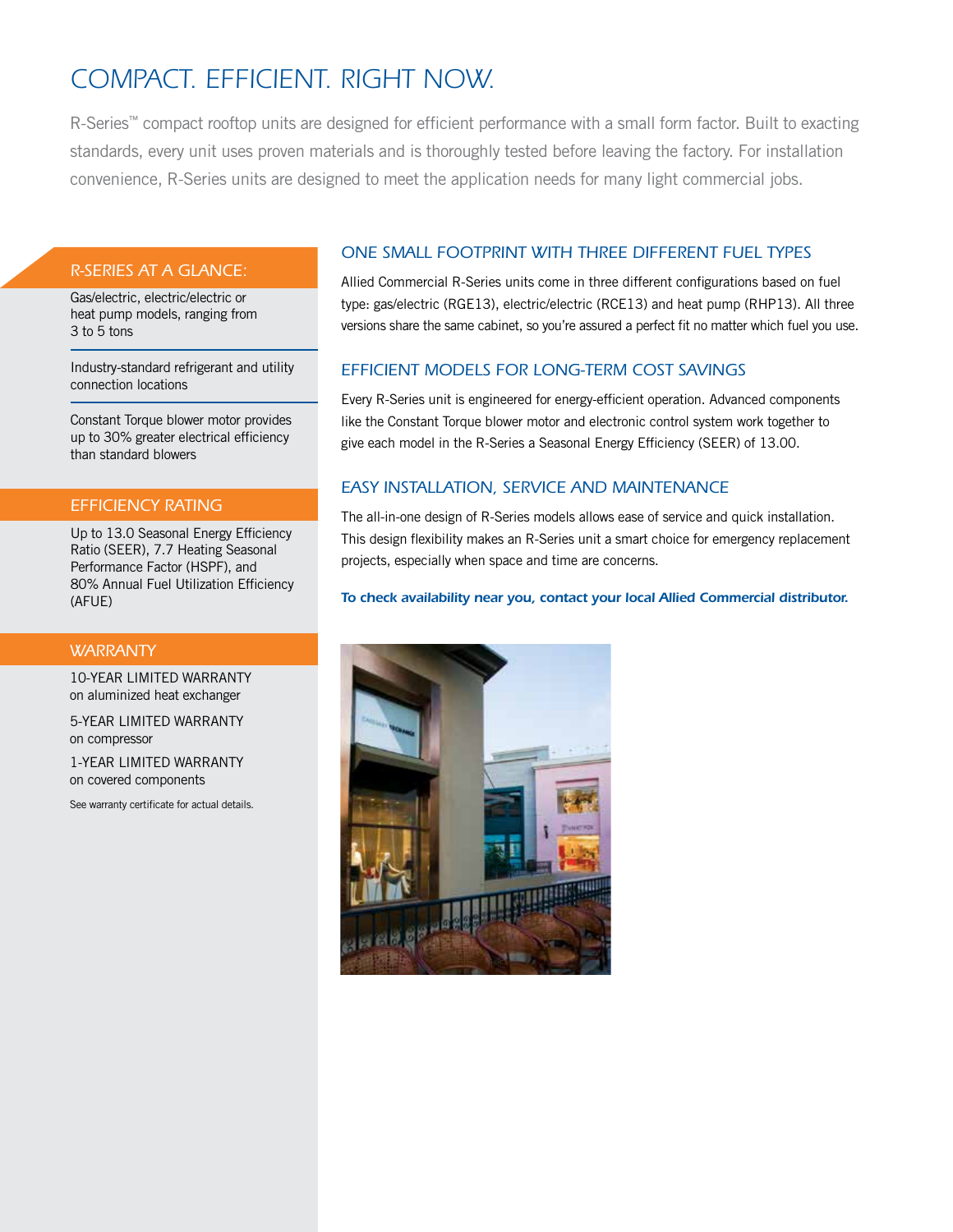### *R-SERIES™*



#### *PROVEN TECHNOLOGY IN A COMPACT PACKAGE*

- **1 ADVANCED COIL DESIGN**—Each coil has rifled tubing with lanced fins that enhance refrigerant flow and increase surface contact between metal and air for maximum heat transfer and efficiency.
- **2 CONSTANT TORQUE BLOWER MOTOR—Provides** consistent airflow and can lower the operating cost.
- **3 PRECISE PERFORMANCE (RGE13/RHP13)-Each** unit's life is extended thanks to a complete electronic monitoring system that continuously checks for errors or performance issues.
- 4 VIBRATION REDUCTION-Sound during operation is lowered due to the compressor being mounted on rubber pads in order to reduce vibration.
- **5** SINGLE-STAGE SCROLL COMPRESSOR—A trusted and reliable design, the compressor is proven to be durable and have a long operating life.
- **6 DURABLE HEAT EXCHANGER (RGE13)**—The weld-free clamshell design of the heat exchanger is constructed of aluminized steel optimized for reliable, worry-free operation.
- **7 HIGH-PRESSURE SWITCH (RGE13/RCE13)—This** feature prevents operation of the cooling section in the event that refrigerant pressures exceed safe levels, protecting the compressor.
- **8 QUIET SHIFT™ TECHNOLOGY (RHP13)—Allows heat** pumps to enter defrost mode without excessive noise. Since refrigerant pressure is allowed to equalize before the switch, the heat pump can dissipate performance-robbing frost and ice quietly.
- 9 INTEGRATED COMPRESSOR PROTECTION (RHP13)-Much like the high-pressure switch in the RGE13 and RCE13 units, the pressure switches built into the RHP13 protect the compressor in the event that refrigerant exceeds safe levels. It also prevents the unit from drawing in moisture in case the refrigerant gets too low.